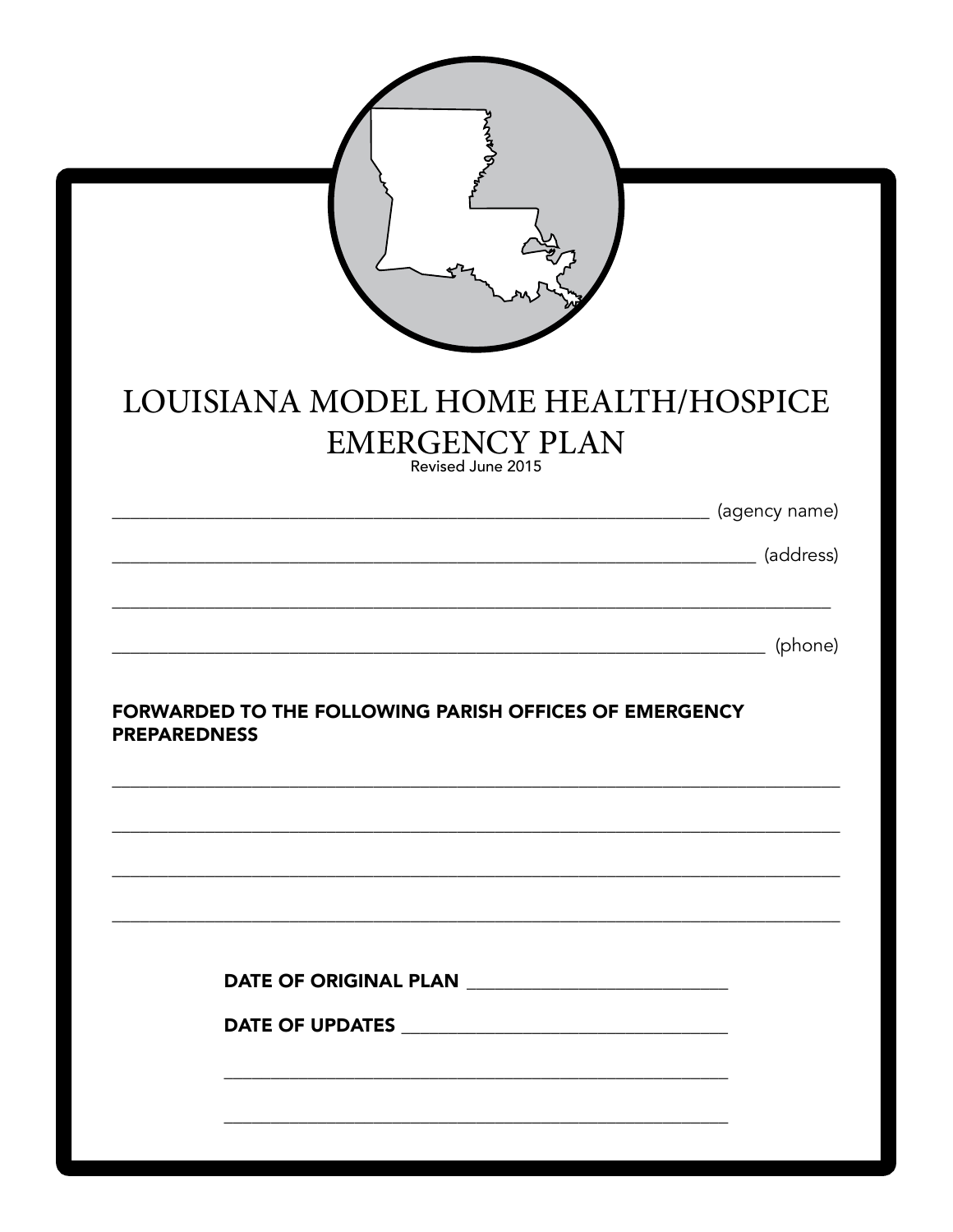### TABLE OF CONTENTS

The Louisiana Model Home Health/Hospice Emergency Plan (EP) shall be used by agencies as a guide when writing or updating their agency EP Plans. At a minimum the guidelines in this plan must be incorporated into agency plans. Agencies will include additional and agency specific information also.

#### **CHAPTER** PAGE

| Home Health/Hospice Patient Evacuation Checklist  13 |  |
|------------------------------------------------------|--|
|                                                      |  |
|                                                      |  |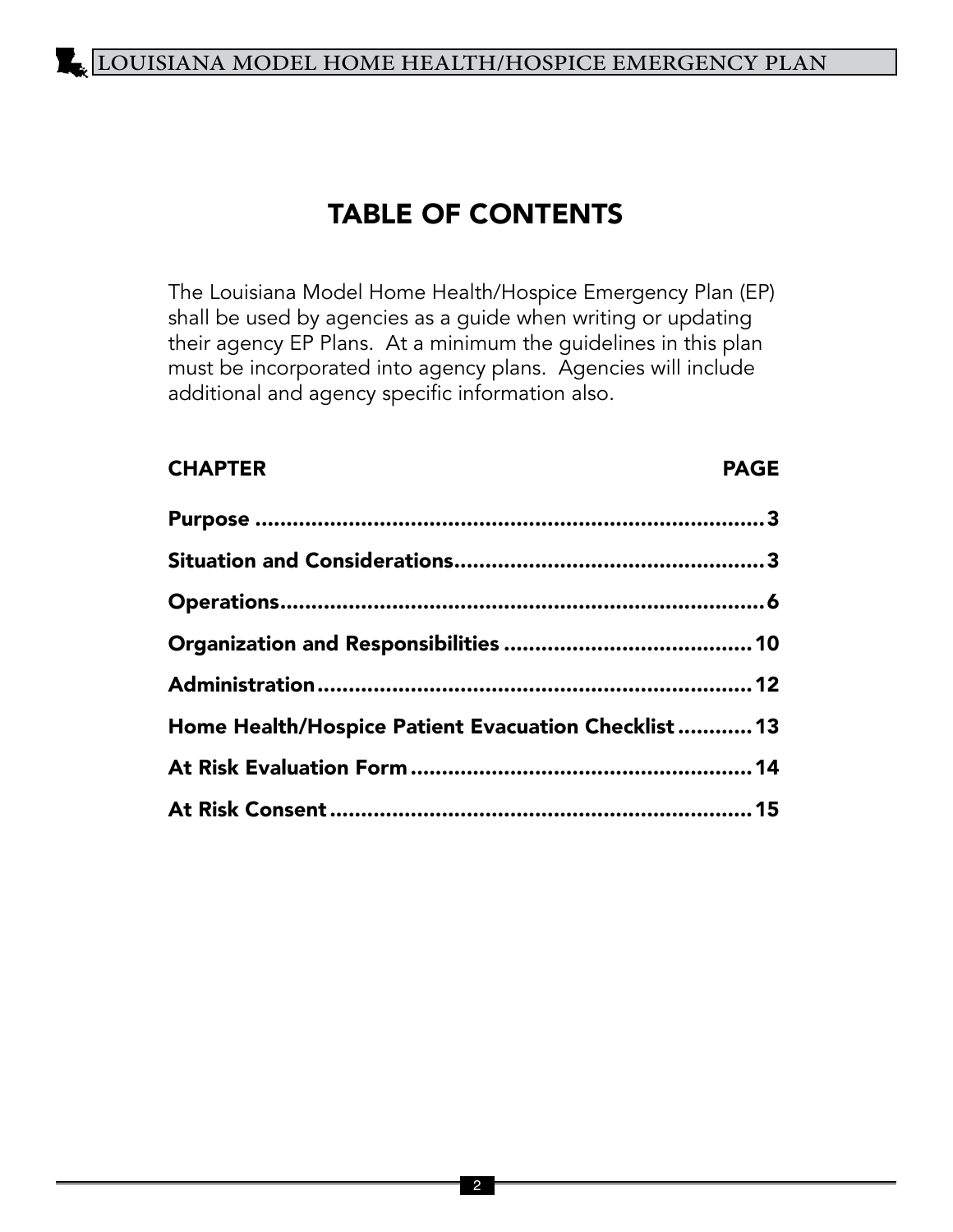### AGENCY EMERGENCY INFORMATION

- 1. List the home health/hospice agency name and physical address.
- 2. List all parishes the agency is authorized to serve.
- 3. Home Health/hospice patient lists will change frequently. However, it is necessary for all Offices of Emergency Preparedness in parishes in which the agency is licensed to operate to be aware of the agency's presence and activities.
- 4. Document the parish(s) and the date the agency emergency plan was sent to the parish(s). The **original** and updated plans **must** be sent to the parish in which the agency resides and also all parishes in which the agency is licensed to operate. Changes shall be forwarded to the parishes timely.

### PURPOSE

The purpose of this plan is to establish prompt actions to be taken to assist the patients of home health and hospice agencies during natural and man-made emergencies and disasters.

Although the state and parish governments are committed to assisting all of their citizens in the event of an emergency, community resources limit community assistance. It is incumbent upon home health and hospice agencies to assist in planning by educating staff and patients about disaster risks and the need for emergency planning*.*

Home health/hospice agencies shall assist the individual parishes and the EMS DRC coordinators with the coordination of transportation services that may be required for evacuating patients to other locations but the agency is not responsible for the actual transporting of patients.

Parish Emergency Managers and other emergency officials have access to the At Risk Registry (or subsequent system) for their individual parishes at all times.

### SITUATION AND CONSIDERATIONS

### A. SITUATION

- 1. Risk: (Home Health/Hospice Agency) serves patients in Louisiana. The primary potential natural and man-made emergencies that could occur in this area include:
	- a. Hurricanes
	- b. Severe Storms, including ice storms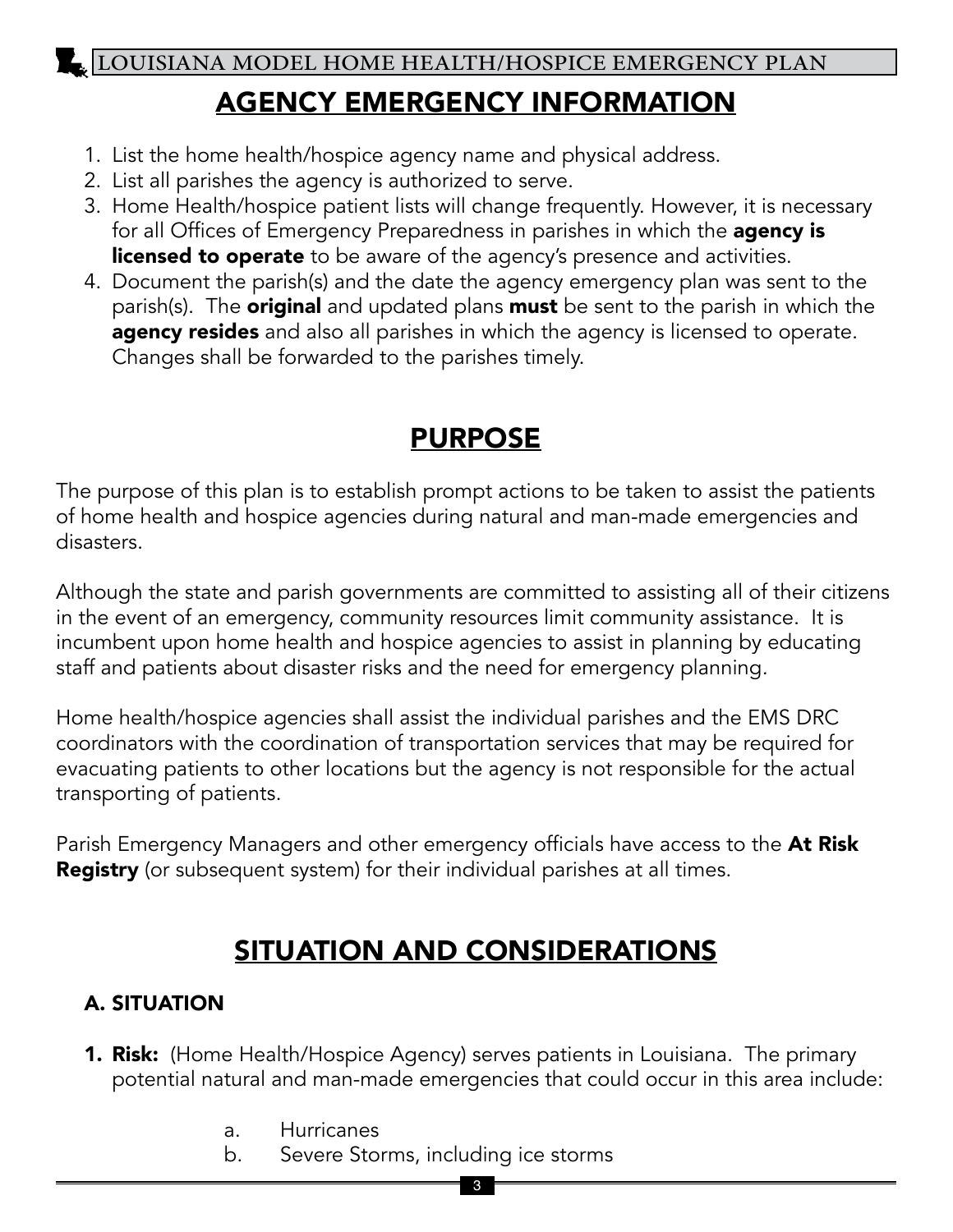- c. Tornadoes
- d. Floods
- e. Industrial plant hazardous chemical incidents
- f. Transportation hazardous chemical incidents
- g. Nuclear power plant incidents
- h. Terrorist attacks
- i. Major power failures

This plan shall be adapted to the individual agency and locale. An agency that operates in South Louisiana will be more concerned with hurricanes and flooding and an agency that operates in North Louisiana will be more concerned with tornadoes and winter storms. Some parishes in Northeast Louisiana could be affected by the New Madrid Earthquake Fault. Consult the Parish Office of Emergency Preparedness in each parish in which the agency operates to get a list of hazards unique to each parish.

2. Patients: The Home Health/Hospice Agency serves patients who have varying requirements for medical assistance. The typical protocol of the agency requires that all patients be evaluated when they are admitted for services. The state of Louisiana has adopted the At Risk Registry as the reporting mechanism for home health and hospice patients that require community assistance in emergency situations.

### Louisiana At-Risk Home Health/Hospice Patient Criteria

- a. Home Health/Hospice Patients who live alone, without a caregiver and are unable to evacuate themselves, or
- b. Home Health/Hospice Patients with a caregiver physically or mentally incapable of carrying through on an evacuation order, or
- c. Home Health/Hospice Patients/Caregivers without the financial means to carry through on an evacuation order, or
- d. Home Health/Hospice Patients/Caregivers simply refusing to evacuate.

For emergency purposes the At Risk Evaluation Form shall be completed for every patient admission to a home health/hospice agency and used to evaluate each patient for inclusion in the At Risk Registry using the above criteria (in red). This shall be a part of the comprehensive patient assessment. Only the patients that meet the At Risk Patient Criteria should be registered in the At Risk Registry. If a patient meets the criteria enter their information from the signed At Risk Evaluation Form into the At Risk Registry. A copy of the At Risk Evaluation Form shall be a part of the patient record and placed in the patient's home folder to be immediately available for the use of emergency personnel in the event of an emergency.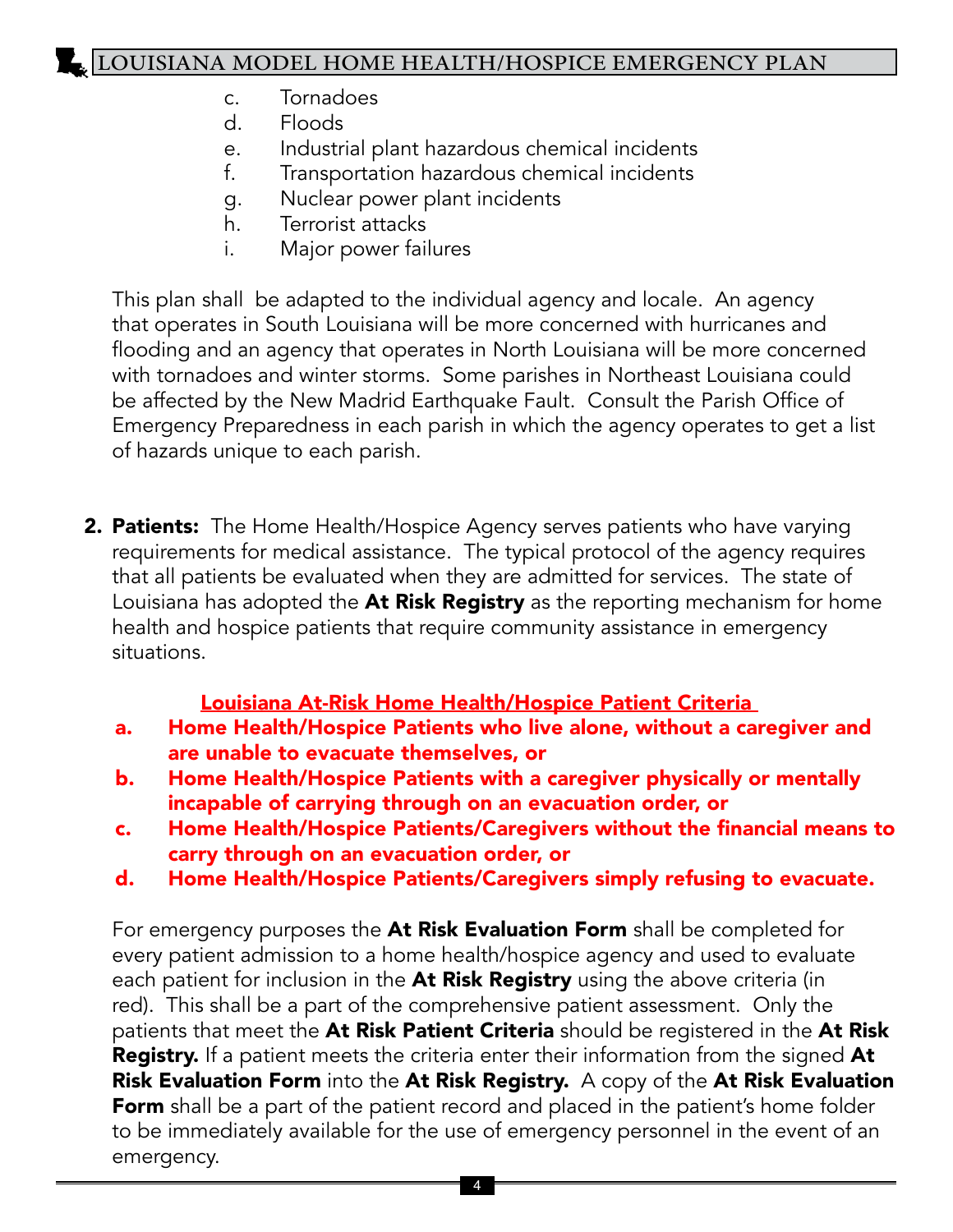Patients will be educated on the risks of disasters and the importance of emergency planning. Patients who have care providers will be encouraged to work with their care providers to plan for emergencies.

It is the home health/hospice agencies responsibility to assess an individual's potential needs during an emergency situation. Patients having no other care provider and that are included in the At Risk Registry may be offered limited community assistance for evacuation through the Office of Emergency Preparedness (OEP), depending on the resources of the parish. The At Risk **Registry** information is available to local and state parish managers and officials including OEP 24 hours/day.

Information in the At Risk Registry should be updated at a minimum weekly, every seven (7) days.

#### B. CONSIDERATIONS

The following issues will be taken into consideration as an agency develops its Emergency Plan:

- 1. Agency administration and staff will function as described in this plan.
- 2. Agency administration and staff will educate and assist patients on emergency preparedness to the greatest extent possible (at the minimum upon admission and in the event of an actual emergency).
- 3. Agency staff will not be sent into hazardous areas or be required to operate under hazardous conditions during emergencies or disasters.
- 4. In a major emergency, hospitals may be able to admit only those patients who need immediate life-saving treatment. Hence, the hospital makes the final determination of which patients will be admitted or sheltered. Triage line personnel will help make determinations regarding appropriate transportation and sheltering.
- 5. In an emergency, the usual utilities and services could be unavailable for several days. Patients on mechanical ventilation devices powered electrically should be registered with the local utility company supplying electricity to the patient's home upon admission to an agency. However, that does not guarantee they will be prioritized for electrical service repair.
- 6. The home health/hospice agency will encourage patients and their families to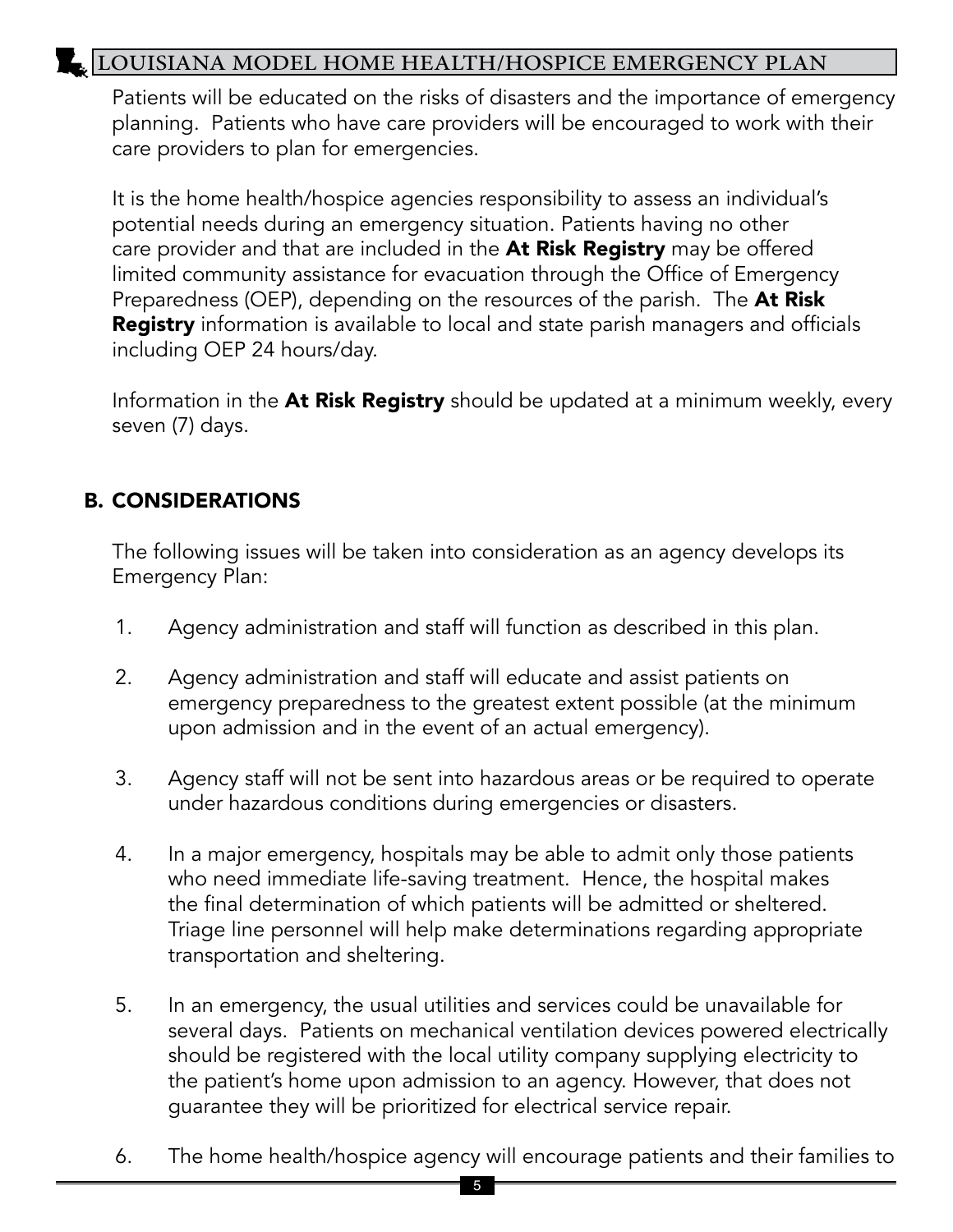follow their personal emergency plans and instructions. Patients and family should have ultimate responsibility for planning appropriately. In the case of children, the parent(s) or guardian(s) has that responsibility.

### **OPERATIONS**

#### A. BEFORE AN EMERGENCY

- 1. The agency will continually update their emergency plan to reflect
	- a. Current organizational circumstances.
	- b. Changes in risk conditions.
	- c. Changes in patient information.
	- d. Changes in staff and staff information

The agency shall complete upon admission the At Risk Evaluation Form during the comprehensive patient assessment. Appropriate patients shall be entered into the At Risk Registry (criteria listed above in red) at this time. The At Risk Registry shall be updated weekly (every 7 days) to include any patients who meet the At Risk criteria and remove any patient(s) that no longer meet the need to be included on the At Risk **Registry**. The agency must obtain patient/caregiver authorization (by signature on the At Risk Consent form) to release patient information on the At Risk Registry.

- 2. Any changes in the agencies plan will be forwarded to the Parish Office of Emergency Preparedness in all parishes in which the agency is licensed to provide services.
- 3. The agency shall have a designated **Agency Emergency Coordinator** who is responsible for all emergency activities including planning, training, exercising, and responding to actual emergencies.
- 4. The Agency Emergency Coordinator will ensure that the staff is trained in the provisions of the plan.
- 5. The agency is to use the information obtained from the At Risk Evaluation Form to enter patient information into the At Risk Registry as appropriate.
- 6. The agency shall instruct each patient/caregiver on the emergency plan upon admission. The patient/caregiver will be given instruction regarding the risk of disasters and the importance of emergency planning. The agency will stress the necessity for patient/caregiver's to take responsibility for his or her actions in an emergency, as in his or her daily life. Patients/caregivers shall be reminded to include their pets in their individual EP plan.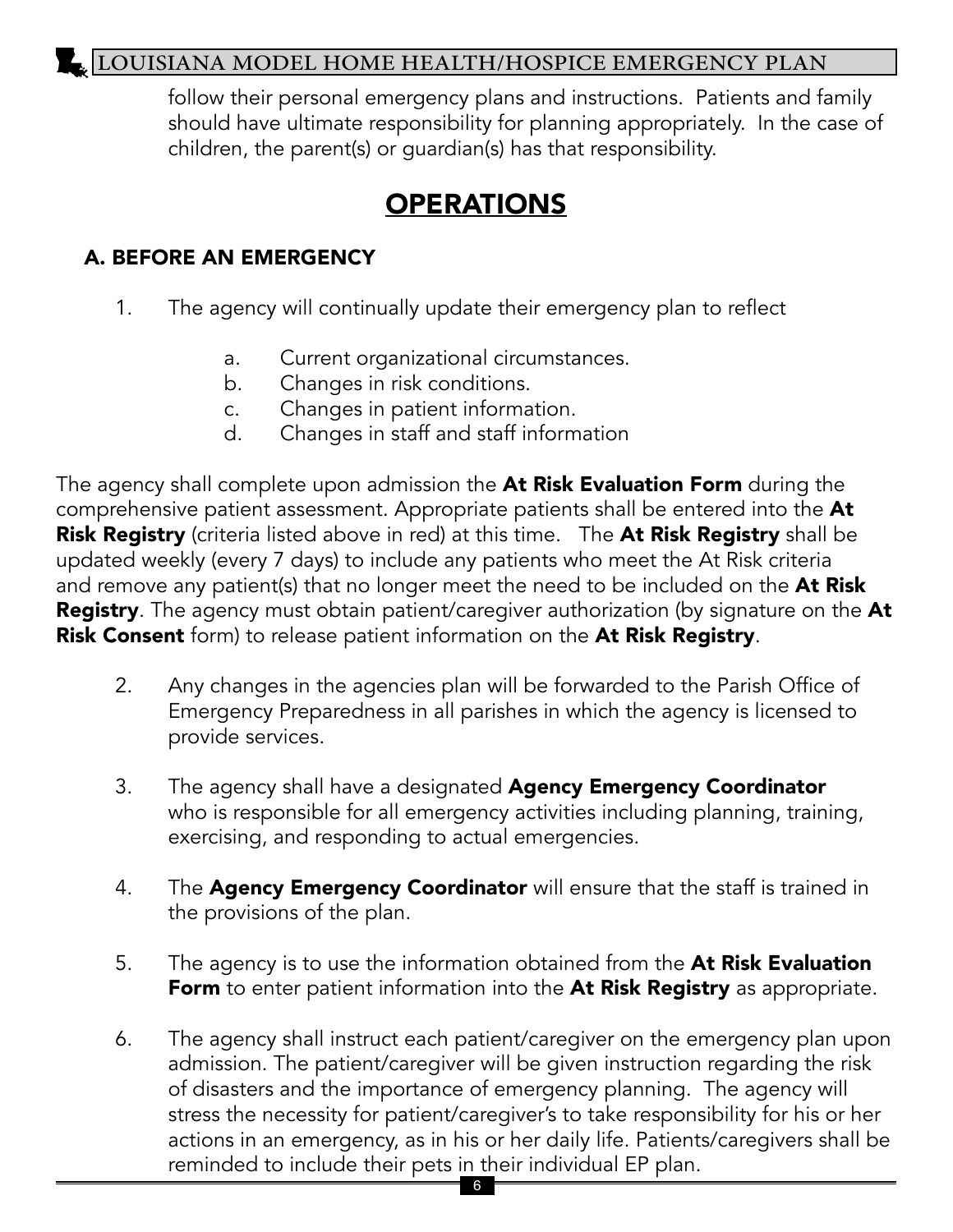- 7. The agency may encourage, but not require staff to volunteer to help in Special Needs Shelters. The agency will provide staff with information on Offices of Emergency Preparedness, Offices of Public Health, and offices of the American Red Cross or other organizations to which they could volunteer their services in an emergency.
- 8. The agency shall hold an in-house emergency preparedness training exercise at a minimum annually to test the emergency plan. The exercise will test:
	- a. The procedures to protect patients and evaluate patients who need community assistance in evacuating.
	- b. The process the agency will use to assist patients in obtaining supplies and medications which would be needed to sustain them through an emergency.
	- c. If the agency goes through an actual shelter or evacuation emergency during the year that causes the Agency to activate and complete steps a and b above, the actual emergency can take the place of the annual exercise.

Results of training exercises and or "actual" disasters shall be documented and include names of all attendees.

### B. WHEN A STATE OF EMERGENCY IS DECLARED

- 1. When the agency becomes aware of a potential emergency in the area served, the agency will implement their emergency plan. If the agency office is in a risk area, agency administration will establish a temporary command post at a predesignated site outside the risk area to conduct operations until the conclusion of the emergency.
- 2. The designated **Agency Emergency Coordinator**, along with agency senior staff, will implement the agency emergency plan.
- 3. All staff will be alerted to begin emergency operations.
- 4. The agency will prompt patient/caregiver(s) to obtain needed medications and supplies (at least a two weeks' supply), immediately upon implementation of the emergency plan, in order to ensure adequate time for delivery of items. Attention will also be given to the need for a backup source of electrical power, if needed, for devices such as electrically powered mechanical ventilators.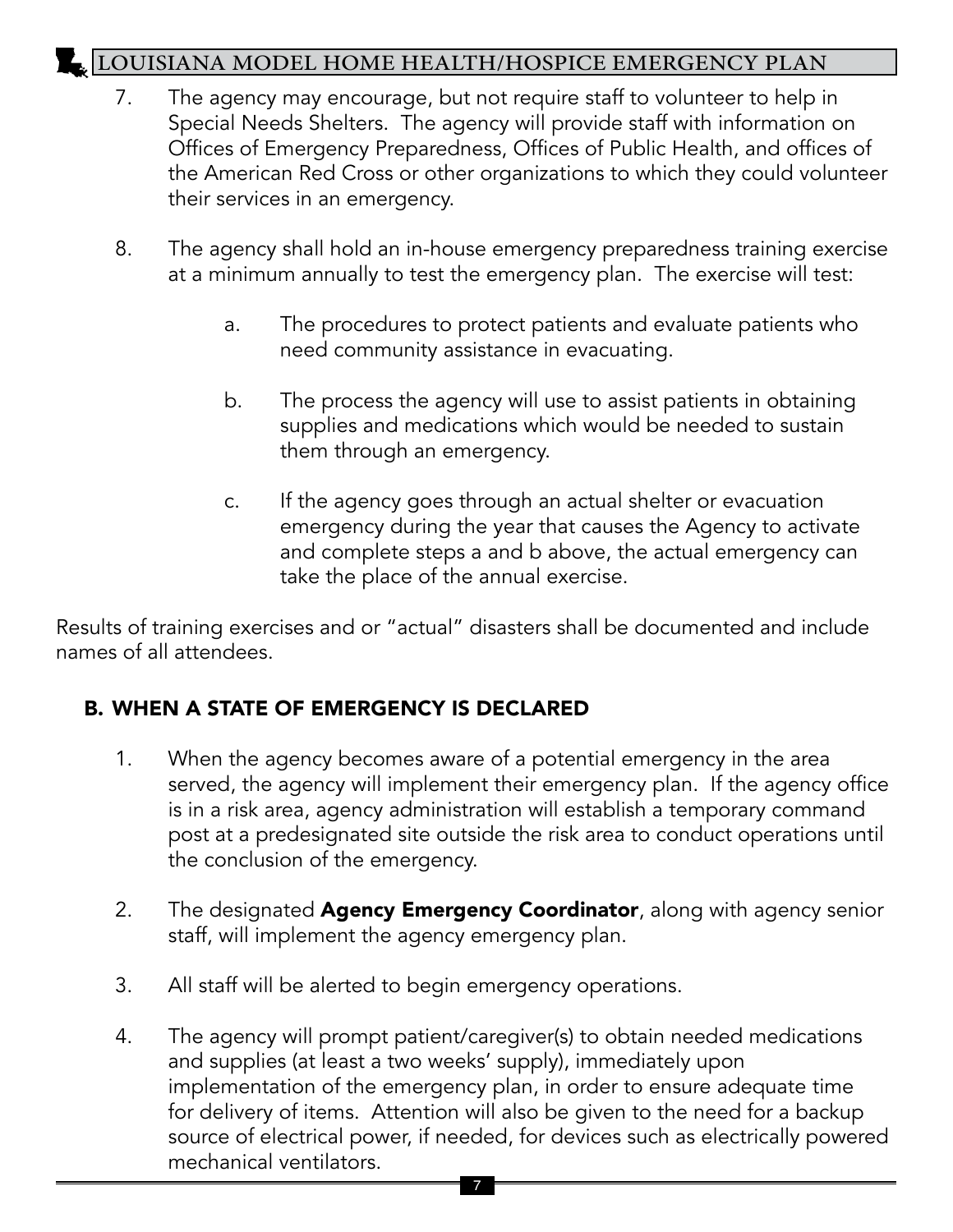- 5. The agency will communicate any information received about changes in patients' locations to durable medical equipment (DME)/infusion suppliers in case additional supplies need to be delivered.
- 6. Staff shall be aware that for Hurricane evacuations, toll free triage line numbers will be published thru the media for triage purposes.

#### C. SHELTER IN PLACE

If an immediate external hazardous situation occurs, such as a hazardous materials (HAZMAT) release, or a short, severe storm, it may not be possible or advisable to evacuate patients from threatened areas. If such an event occurs and the home health/hospice agency becomes aware of the emergency, the agency shall take the necessary steps to contact all patients residing in the emergency area and instruct the patient/caregiver on the procedures to be followed for that type of emergency.

#### 1. SHELTER IN PLACE - GENERAL

- a. Ensure that patients are inside their homes.
- b. Advise patients or caregivers to close all windows and doors, turn off heating, cooling, and ventilation systems, both central and room units that take in outside air, close all air vents and units in bathrooms, kitchens, laundry rooms, etc., and cover and protect food, water and medications from airborne contamination.
- c. Monitor the status of the emergency, maintain awareness of public safety and health announcements, and contact parish or local authorities as needed.
- d. Re-establish contact with all patients as soon as possible, after the emergency has passed. Check for possible injuries or deterioration of health status, and initiate corrective action.

#### 2. SHELTER IN PLACE - TORNADO

a. Instruct patients on tornado safety. Designate interior rooms and hallways away from windows and doors as tornado safe areas. Instruct on the use of mattresses and blankets to reduce injury from flying debris.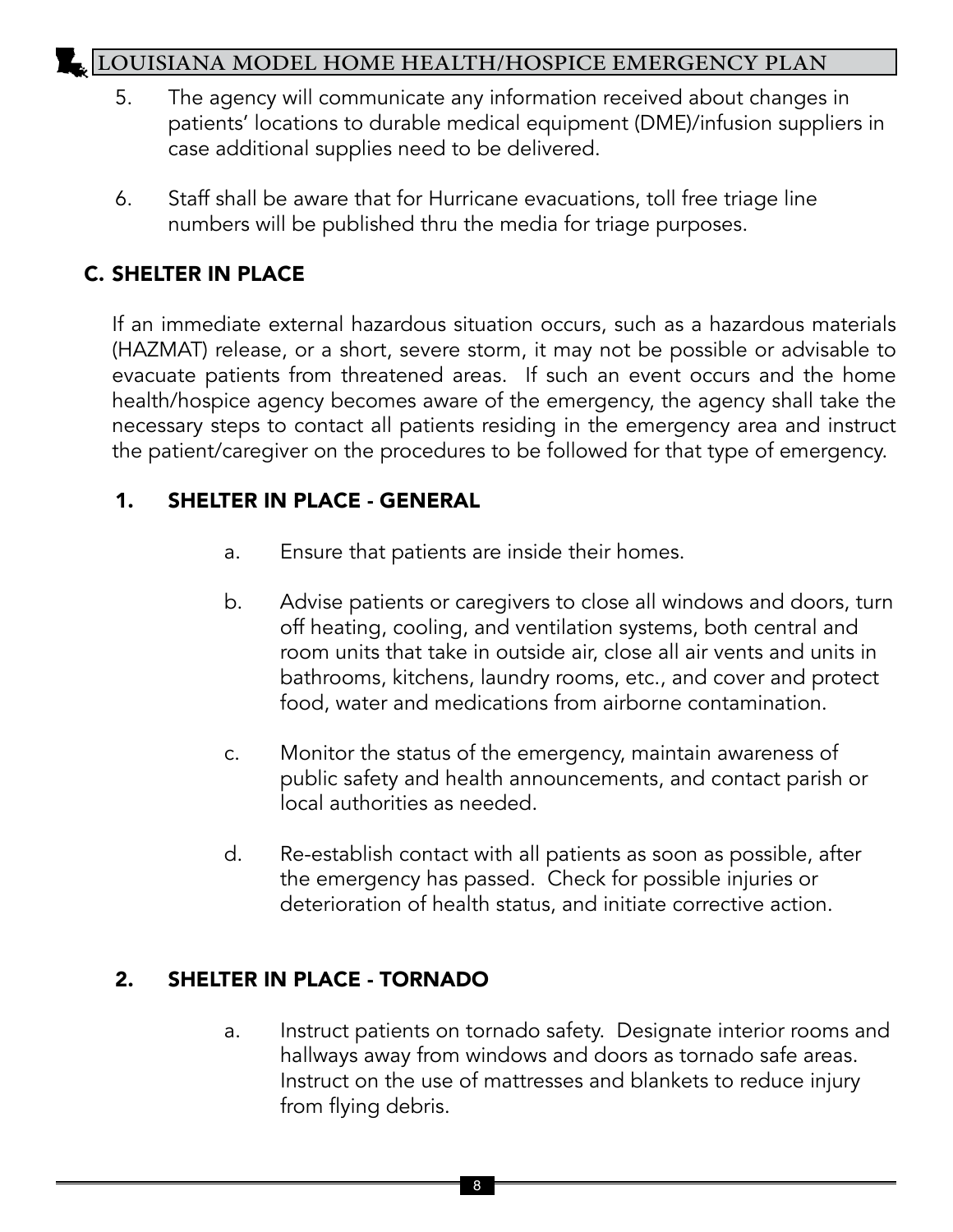- b. Ensure that family, neighbors, or friends can assist in putting patients into a tornado safety position when needed.
- c. Monitor the status of the emergency, keep in contact with the local authorities, and maintain awareness of public safety and health announcements.
- d. Assess damage as soon as possible after the event. Compile information and call 911 if an emergency exists for that patient. Evaluate whether patients may need to be moved to healthcare facilities or to temporary shelters.
- e. Re-establish contact with all patients as soon as possible, after the emergency has passed. Check for possible injuries or deterioration of health status, and initiate corrective action.

#### D. EVACUATION

- 1. The agency shall ensure that patient records are up to date, and that an appropriate signed patient/caregiver At Risk Consent is in the patient medical record. This consent allows certain patient information to be viewed by the Office of Emergency Preparedness (OEP) and emergency managers. At Risk patient information shall be updated in the At Risk Registry at least every seven (7) days.
- 2. Ensure that relatives, friends, or neighbors who have agreed to help in emergencies are alerted and ready to assist. Refer to the At Risk Evaluation Form in each patient's record for information.
- 3. In the case of patients who do not have any transportation or anybody to assist them, ensure they are listed in the At Risk Registry following the "At Risk Criteria". The OEP and individual parish managers have access to pertinent patient information (for their parish only) from the At Risk Registry at all times.
- 4. Agencies in a mandatory evacuation area shall contact their patients as soon as possible to assure safety.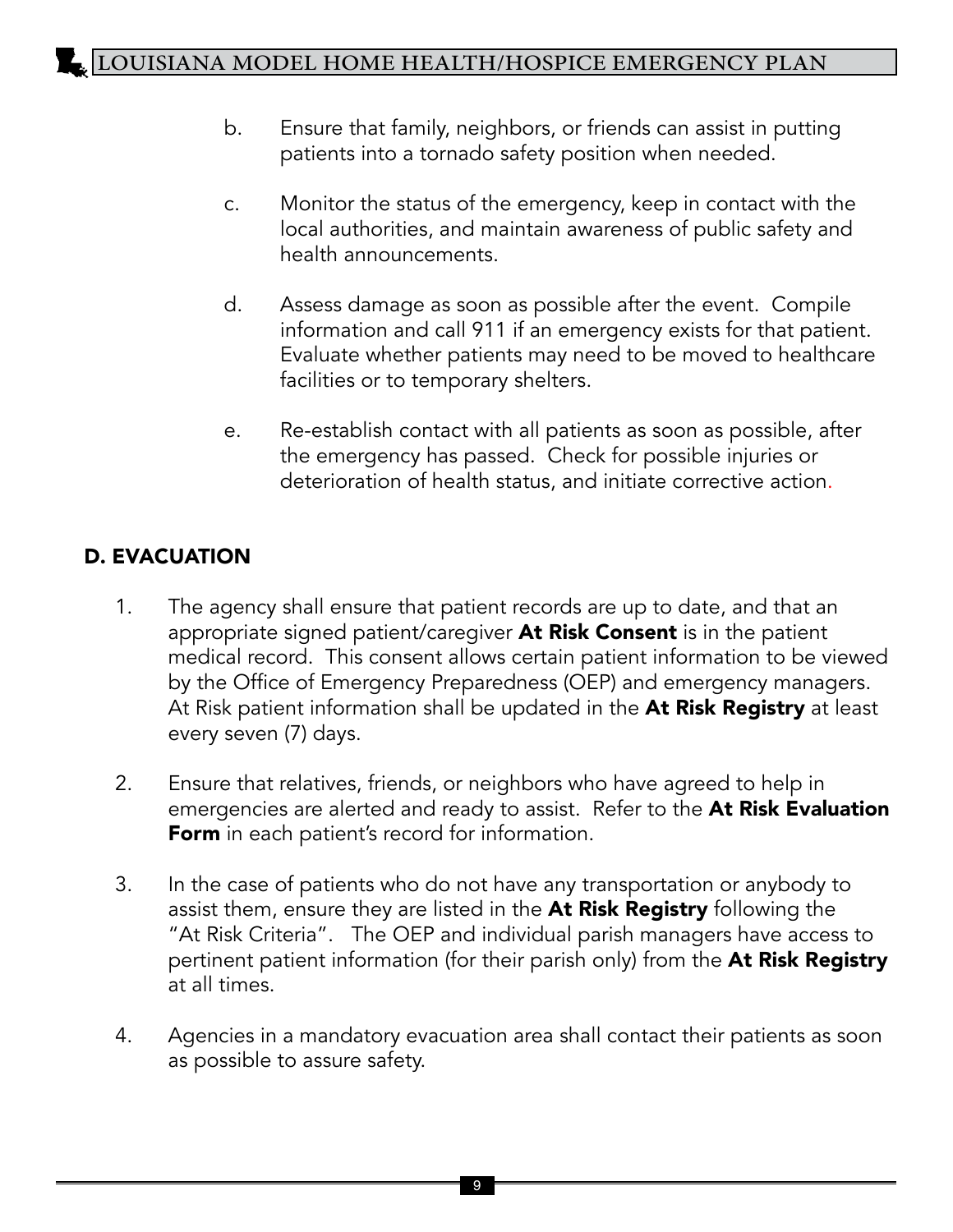#### E. AFTER AN EMERGENCY

- 1. The home health/hospice staff will contact the Agency Emergency **Coordinator** or designee to receive instructions.
- 2. Re-entry into a risk area may be restricted. The home health/hospice **Agency Emergency Coordinator** or agency senior staff shall maintain awareness of the current parish's re-entry status.
- 3. The home health/hospice agency shall direct staff to contact their patients to determine location and needs after re-entry is allowed.
- 4. When normal operations resume the agency will review its emergency operations to determine whether the plan was appropriate and/or needs revision. Documentation of the emergency shall be available.

## ORGANIZATION AND RESPONSIBILITIES

#### A. ORGANIZATIONAL CHART

- 1. The home health/hospice agency shall develop and document a staffing chart and roster. The chart will include the names of staff members with job titles, staff contact numbers, responsibilities of staff. An organizational chart should include the chain of command and communication to be followed during an emergency. This information should be updated as changes occur during the year and be available 24/7.
- 2. The **Agency Emergency Coordinator** (along with senior management) is responsible for ensuring that all provisions of this plan are carried out.

#### B. RESPONSIBILITIES

#### 1. Agency Emergency Coordinator

- a. Shall be a member of senior management, Director of Nursing or a senior staff designee. Shall maintain an updated Emergency Preparedness Plan.
- b. Shall assure the At Risk Registry is updated weekly.
- c. Shall instruct all new employees on the agency emergency plan.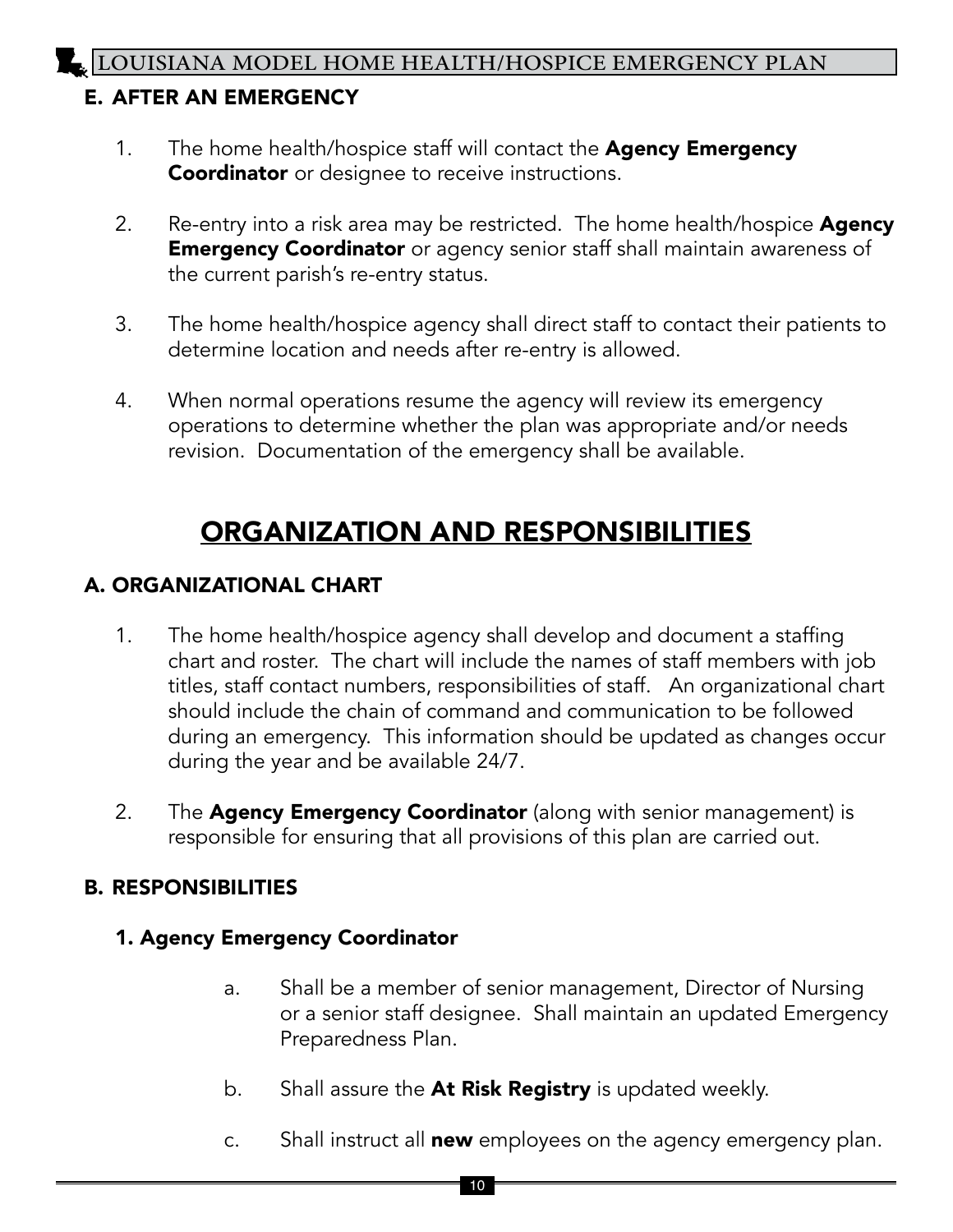- d. Shall conduct, critique, and document the annual emergency preparedness training exercise attended by all employees.
- e. Shall maintain communication with parish Offices of Emergency Preparedness in all of the parishes in which the agency is licensed to provide services.

#### 2. Director of Nursing

- a. Shall promptly contact all staff and coordinate patient care when emergencies occur.
- b. Shall ensure that the **At Risk Evaluation Form** has been completed for every patient upon admission and updated as needed.
- c. Shall ensure that the **At Risk Registry** is updated every seven days by designee and remains accurate and up to date.

#### 3. Nursing Staff

- a. Shall contact patients/caregivers for possible emergencies.
- b. Review with patients/caregivers the steps to be taken in the event of an emergency.
- c. Ensure that patients/caregivers are knowledgeable of their personal evacuation plans and supplies needed if evacuated.
- d. Shall assist the **Director of Nursing** to coordinate the provision of care throughout the emergency.
- e. Ensure that the home health/hospice agency has contact information for the location of patients when evacuated. Patient/caregivers should have contact information for the home health/hospice agency while evacuated.
- f. Shall remind patients/caregivers to bring their home folder when evacuated.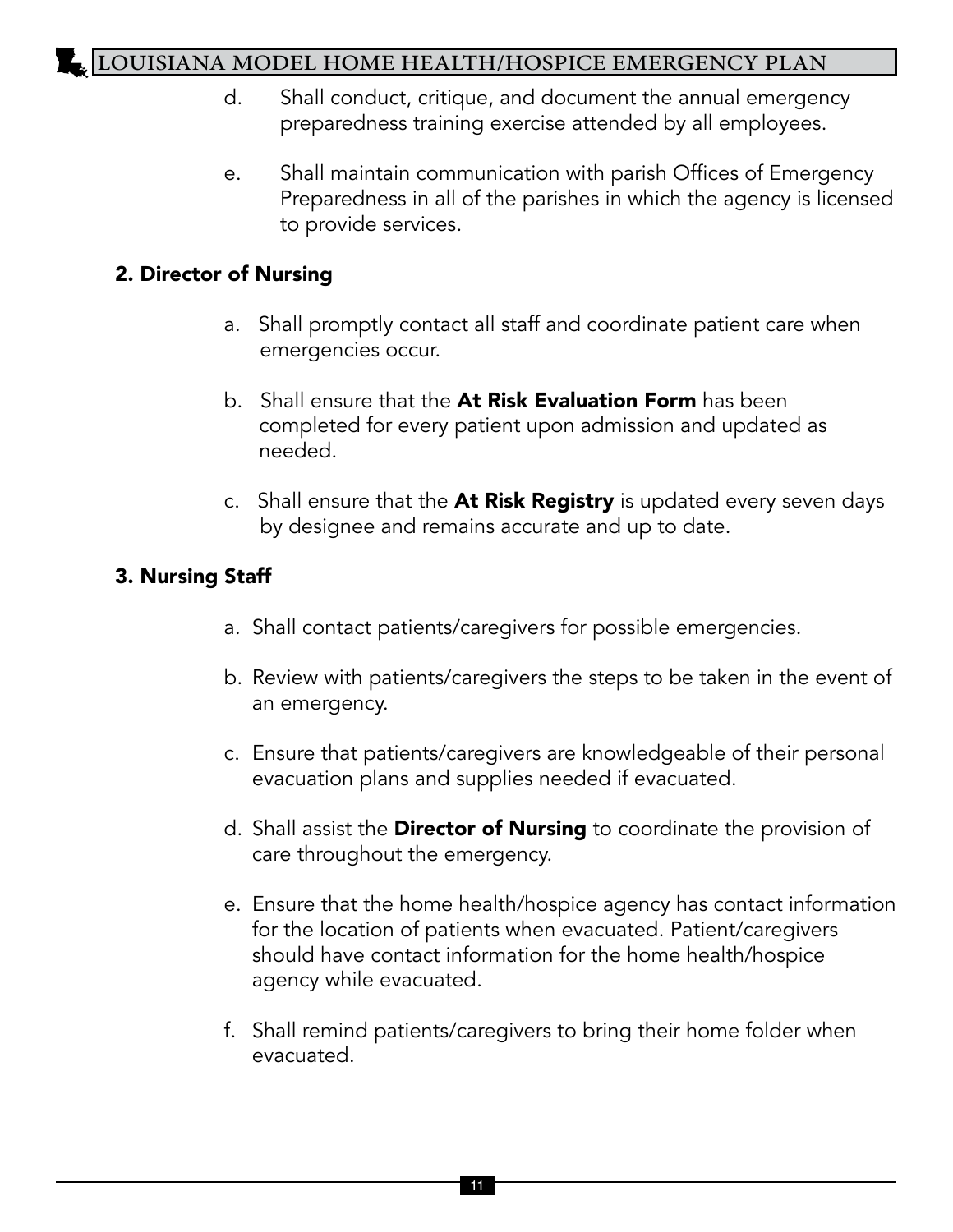## ADMINISTRATION

- A. Shall ensure the Agency Emergency Coordinator and senior management (Director of Nursing and Administrator) review the emergency preparedness plan and training exercise annually and after each actual emergency.
- B. The home health/hospice agency specific plan and its updates will be signed by the Administrator, Director of Nursing, and the Agency Emergency Coordinator of the agency. Copies will be forwarded to the Parish Office of Emergency Preparedness in all parishes in which the agency is licensed to provide services.
- C. Will ensure that all changes that affect outside organizations will be coordinated with those organizations.
- D. Will maintain the continuity of operations, including delegations of authority and succession plans.
- E. Develop plans for new admissions before, during, and after an emergency and notify staff of any temporary admission policies.

#### **NOTE**

- 1. Home health agencies with patients residing in **assisted living facilities** should review their patients emergency plans and preparation and be in contact with the assisted living facility as to their emergency preparedness plans for their residents.
- 2. Nursing homes and inpatient facilities with hospice patients are responsible for their hospice patients during a potential/real emergency.
- 3. Hospice inpatient facilities should review nursing home and hospital guidelines when writing their "inpatient facility" emergency preparedness plans.
- 4. Further emergency preparedness information can be found at the state association websites: Home Care Association of Louisiana [www.hclanet.org](http://www.hclanet.org)

 Louisiana-Mississippi Hospice and Palliative Care Organization www.lmhpco.org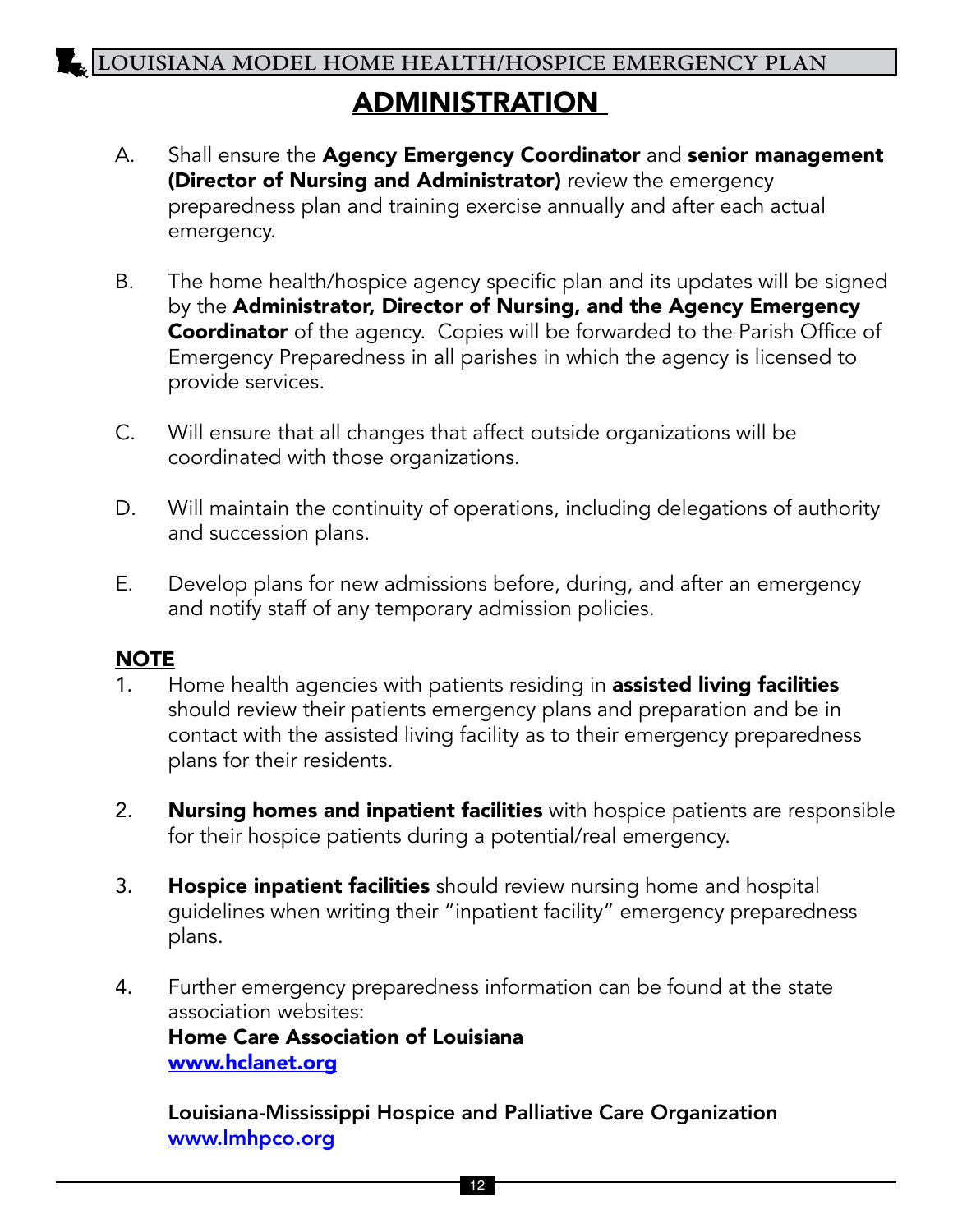# HOME HEALTH/HOSPICE PATIENT EVACUATION CHECKLIST PATIENT NECESSARY ITEMS

- \_\_\_\_\_ Medications: A two weeks supply of all medications as ordered by your Doctor.
- \_\_\_\_\_ Portable oxygen (if required)
- \_\_\_\_\_ Home health/hospice home folder which includes written orders regarding medical care, including a list of medicines.
- Important papers, valid ID with current address.
- \_\_\_\_\_ Special dietary foods (non-perishable), with manual can opener.
- **EXECUTE:** Personal hygiene items.
- \_\_\_\_\_ Extra eyeglasses or contacts, hearing aid, denture needs.
- **Extra clothing.** 
	- Wheelchair, walker, cane, etc. (if needed).
- \_\_\_\_\_ Lightweight folding chair.
- **\_\_\_\_\_** Flashlight and batteries.
- \_\_\_\_\_ Medical supplies currently being used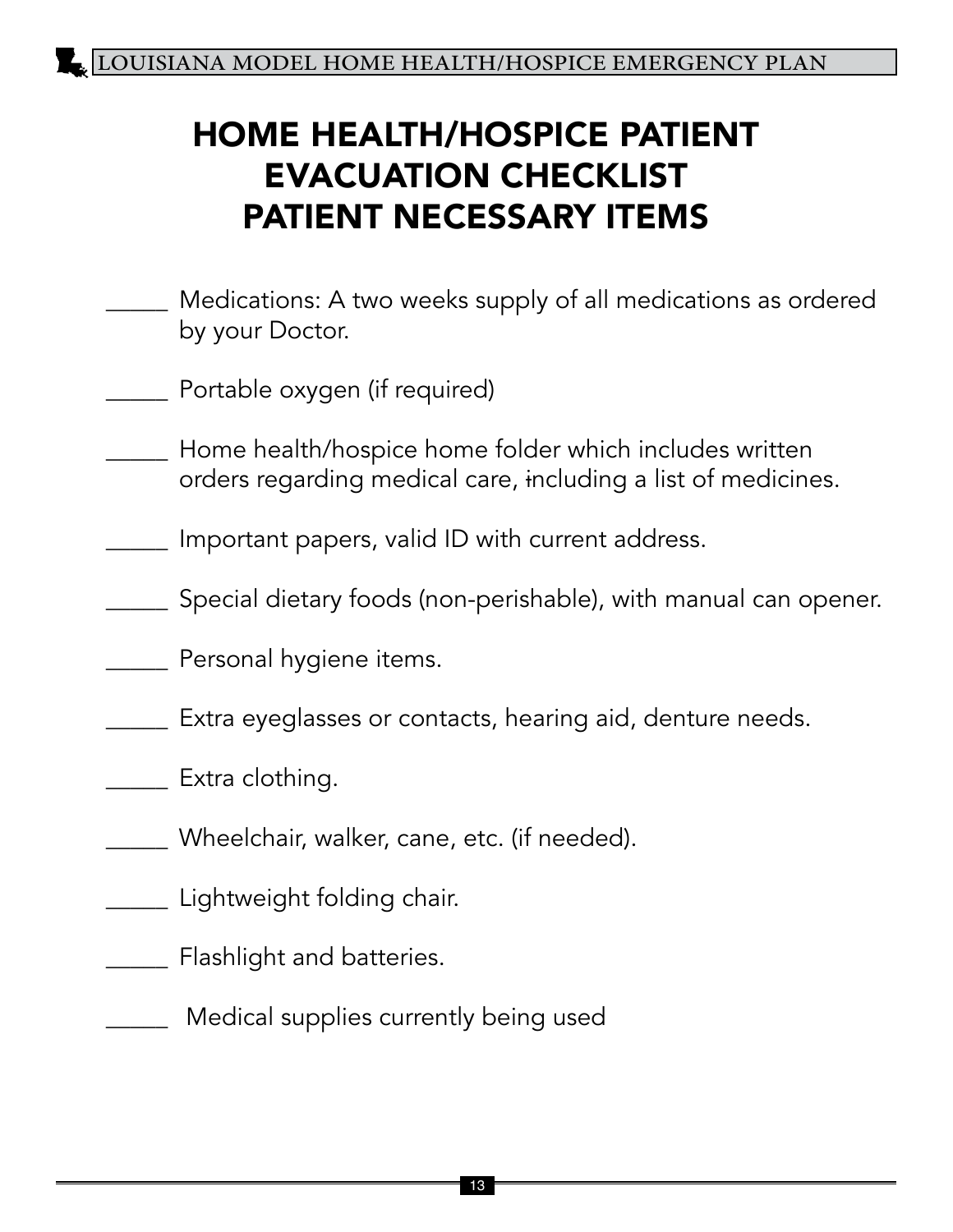#### AT RISK EVALUATION FORM (agency name)

The At Risk Evaluation Form should be completed for each patient upon admission. The completed and signed form should be placed in the patient's medical record and home folder. If the patient is assessed as "At Risk", information should be entered into the At Risk Registry upon admission and updated every 7 days. Only patients meeting these guidelines should be entered in the Registry.

Louisiana At-Risk Home Health/Hospice Patient Criteria: (Check which criteria are applicable)

- \_\_\_ a. Home Health/Hospice patients who live alone, without a caregiver and unable to evacuate themselves, or
- \_\_\_ b. Home Health/Hospice patients with a caregiver physically or mentally incapable of carrying through on an evacuation order, or
- \_\_\_ c. Home Health/Hospice patients/caregivers without the financial means to carry through on an evacuation order, or
- \_\_\_ d. Home Health/Hospice patients/caregivers simply refusing to evacuate

| Check all that apply to your patient                                                        |    |                     |  |
|---------------------------------------------------------------------------------------------|----|---------------------|--|
| O2 Dependent ______ Ventilator ______ Infusion Therapy ______ Tube Feeding _____ Pets _____ |    |                     |  |
| Ambulatory ______ Needs assistance ______ Bedbound ______ Wheelchair ______ Walker _____    |    |                     |  |
| Signature of Person Completing Form                                                         | 14 | Date Form Completed |  |